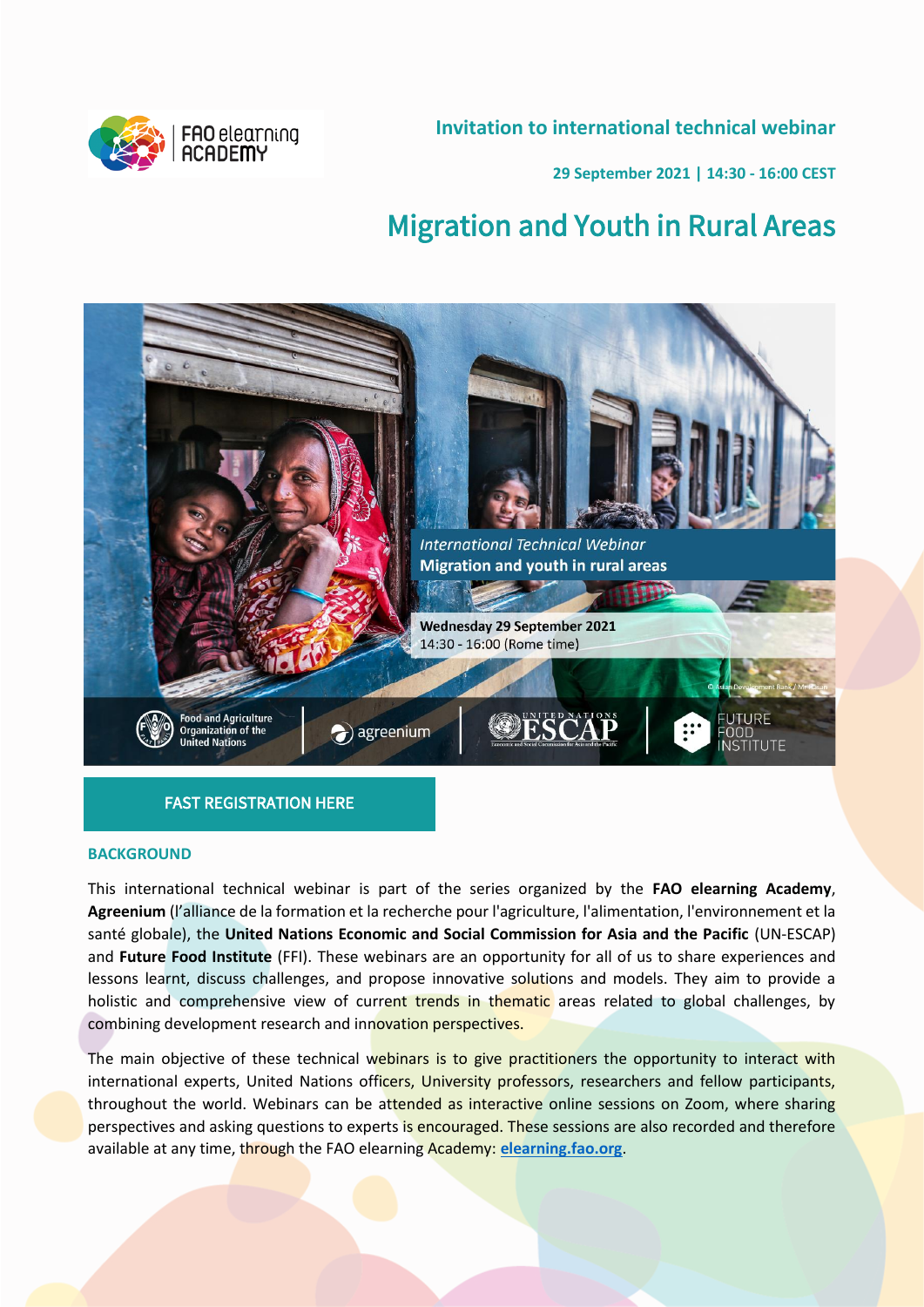#### **OBJECTIVES OF THIS SESSION**

- Describe the drivers of youth migration and the current trends;
- Explain the positive and negative impacts of migration in rural areas;
- Outline why FAO works on migration issues and how migration could be mainstreamed into rural development policies and programmes.

#### **SPEAKERS**

This technical webinar will be delivered by **Ms Jacqueline Demeranville** (FAO), **Ms Joy Mulema Nkoitoi** (FAO Office in Kenya), and moderated by **Ms Cristina Petracchi**, Leader of the FAO elearning Academy.



Jacqueline Demeranville Technical Focal Point on Migration FAO



Joy Mulema Nkoitoi **Migration Focal Point** FAO Office in Kenya



**FAO** 

**Jacqueline Demeranville** is FAO technical focal point on migration. She leads the migration group based in FAO's Inclusive Rural Transformation and Gender Equality Division. She represents FAO in global migration fora and coordinates knowledge generation, capacity development and technical support to countries to address the challenges and harness the opportunities of rural migration, including a range of work areas such as climate change and migration, diaspora engagement in agribusiness, protection of migrant workers in agriculture, support to rural returnees and

**Joy Mulema Nkoitoi** has over seven years of experience working with the Food and Agriculture Organization of the United Nations, particularly in the humanitarian development nexus vis-à-vis food security, rural youth employment and agriculture, which she has significantly contributed to in her career to date. Supporting youth empowerment through the Youth Employment Programme at FAO Kenya, Joy is driven by the need to promote youth engagement in agriculture and tapping into agribusiness as a source of more and improved employment opportunities for

**Cristina Petracchi** heads the FAO elearning Academy. She manages and coordinates the design, development, delivery and language adaptations of an extensive portfolio of elearning courses and blended learning programmes for the benefit of FAO member countries and is responsible for the creation of University Masters' and Post Graduate Degree Programmes. She engages actively in consolidating partnerships across United Nations agencies, academic institutions and universities, regional organizations, CSOs and NGOs, for capacity development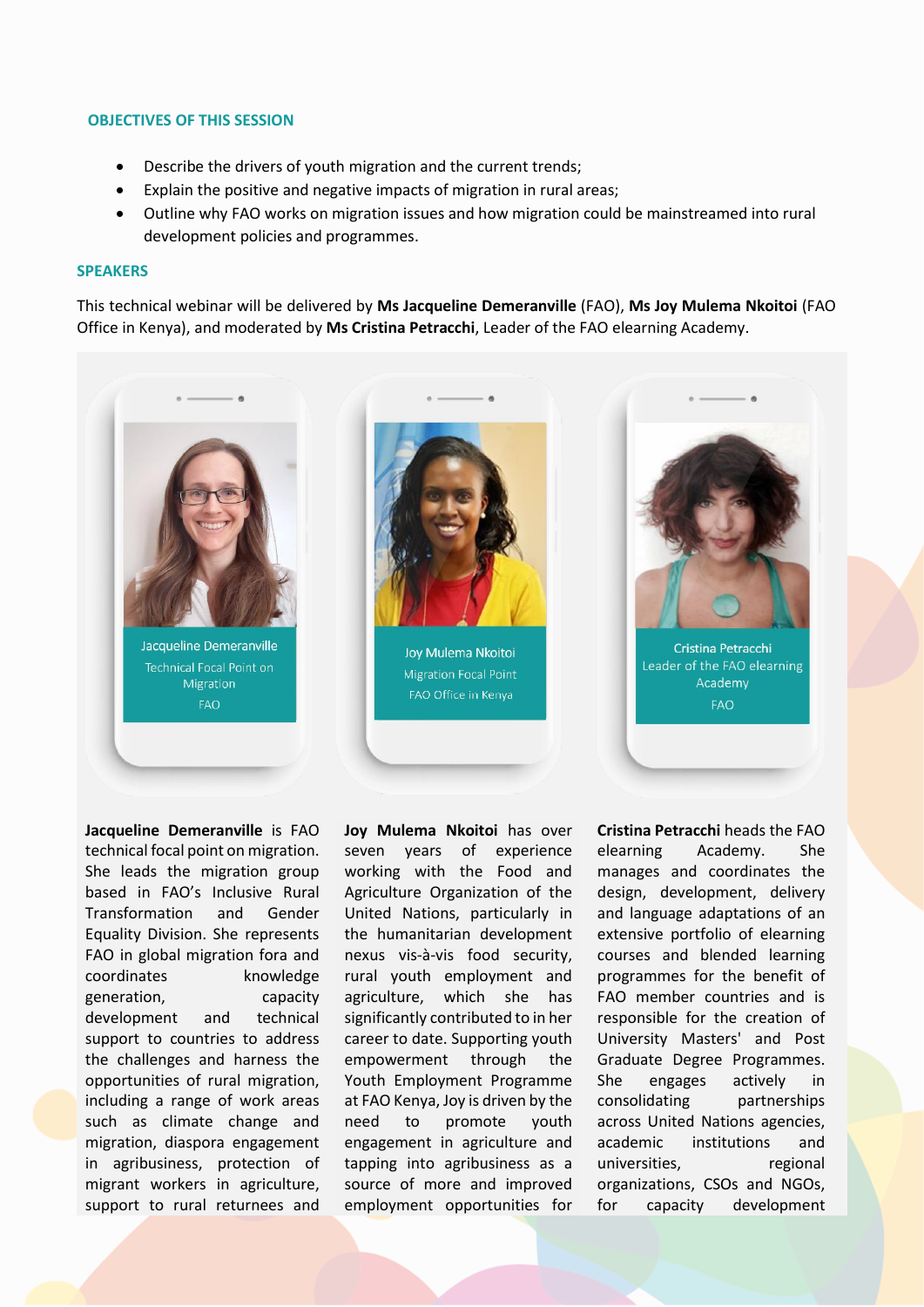youth employment. Prior to that, she covered the role of programme officer on child labour in agriculture. Before joining FAO in 2010, Jacqueline was a consultant for the International Labour Organization (ILO). She holds a master's degree in Development Economics.

the youth in Kenya; a dynamic workforce that could contribute to the economy and who are the future of food and nutrition security in Africa. The Zero Hunger Generation!

initiatives. In addition to a University Degree in Biological Sciences, Ms Petracchi holds a PhD in Nutrition and Food Science, and has several years of experience of capacity development activities in several countries.

#### **HOW TO ATTEND**

The webinar is free and open to everyone, provided you have the link to the platform. To join the webinar session on Zoom, kindly register **[here](https://fao.zoom.us/webinar/register/WN_ubcWXojxQbmo8WLA6azHRA)**.

We suggest you to use Google Chrome in order to join the webinar. We also recommend you to check your time zone **[here](https://www.thetimezoneconverter.com/)**.

## **Please feel free to share this invitation with your colleagues.**

### PARTNERS

**AFAAS** - African Forum for Agricultural Advisory Services **Agreenium** - French training and research alliance for agriculture, food, environment and global health **AgroParisTech** - Institut des sciences et industries du vivant et de l'environnement **CIHEAM** - International Center for Advanced Mediterranean Agronomic Studies **CIRAD** - Agricultural Research Centre for International Development **CREA** - Council for Agricultural Research and Economics **EU International Partnerships Academy EU** - European Union **FARM-D** – Forum for Agricultural Risk Management in Development **FFI** - Future Food Institute **FFKP** – Family Farming Knowledge Platform **ICBA** - International Center for Biosaline Agriculture **IFAD** - International Fund for Agricultural Development **INRAE** - Institut national de recherche pour l'agriculture, l'alimentation et l'environnement **La Sapienza University LUISS University Mc Gill University -** Margaret A. Gilliam Institute for Global Food Security **Montpellier SupAgro** - Institut national d'études supérieures agronomiques de Montpellier **NEPAD** - New Partnership for Africa's Development **OpenMed PARM** - Platform for Agricultural Risk Management **SUN Movement** – United Nations Scaling Up Nutrition Movement **UNDP** - United Nations Development Programme **UNESCAP** - United Nations Economic and Social Commission for Asia and the Pacific **UNIMED** - Mediterranean Universities Union **UNITELMA University UOC** - Open University of Catalonia **WFP** - World Food Programme